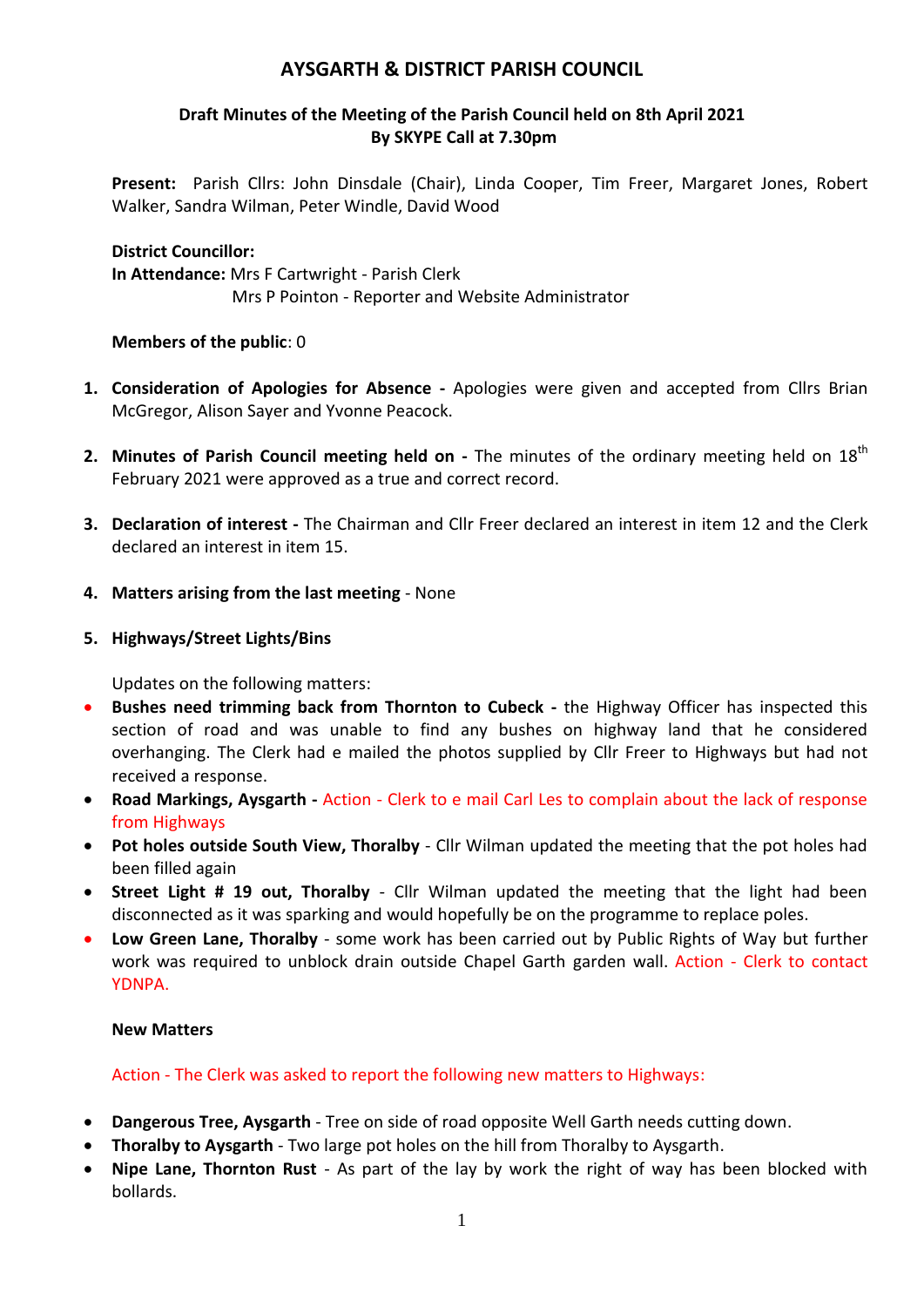*Wath Bridge, Aysgarth - As part of the lay by work, Farmers access now has 18-inch drop. Highways have said they will remedy this so no need to report.*

## **6. Financial Matters**

## **6.1 The council resolved to authorise the following payments:**

| Chq#         | Payee                      | £       | <b>Description</b>                    |
|--------------|----------------------------|---------|---------------------------------------|
| 100974       | Came & Co                  | 338.40  | Insurance Renewal 01.04.21 - 31.03.22 |
| 100975       | <b>Yorkshire Dales Acc</b> | 72.00   | Payroll Services Oct 20 - March 21    |
| 100976       | YALC                       | 216.00  | Annual membership 01.04.21 - 31.03.22 |
| 100977       | <b>HMRC</b>                | 112.80  | PAYE Q4 ending 05.04.21               |
| 100978       | F Cartwright               | 150.52  | Clerk Pay - April 21                  |
| 100979       | F Cartwright               | 10.00   | Clerk Expenses - April 21             |
| <b>Total</b> |                            | £561.32 |                                       |
|              |                            |         |                                       |

The insurance renewal was agreed at the February meeting and cheque 100974 signed between meetings.

## **To acknowledge receipt of the following income for the land rentals:**

| <b>Method of payment</b> |       | <b>Received from</b> | Land                 |
|--------------------------|-------|----------------------|----------------------|
| Cheque                   | 10.00 | Mr. D. Spence        | High Lane, Aysgarth  |
| Cash                     | 80.00 | Mr. R Cloughton      | <b>Thornton Mire</b> |

**Total £90.00**

A cheque for £440.00 (£435 +£5) was received after the agenda was issued from Cllr Wood for Flout Moor and Seata Quarry.

Cllrs Dinsdale and Cooper would arrange for cheques to be sent to the Clerk for Thornton Rust and Thoralby.

**6.2 Year ended 31.03.21** - To appoint internal auditor

It was agreed that Jo Reynolds would internally audit the accounts.

**6.3 Year ended 31.03.21 Annual Governance & Accountability Return (AGAR)** - Option to apply to claim exemption (gross income and gross expenditure below £25,000)

It was agreed that the Chairman and Clerk would apply for the certificate of exemption.

## **7. Planning**

## **New Applications**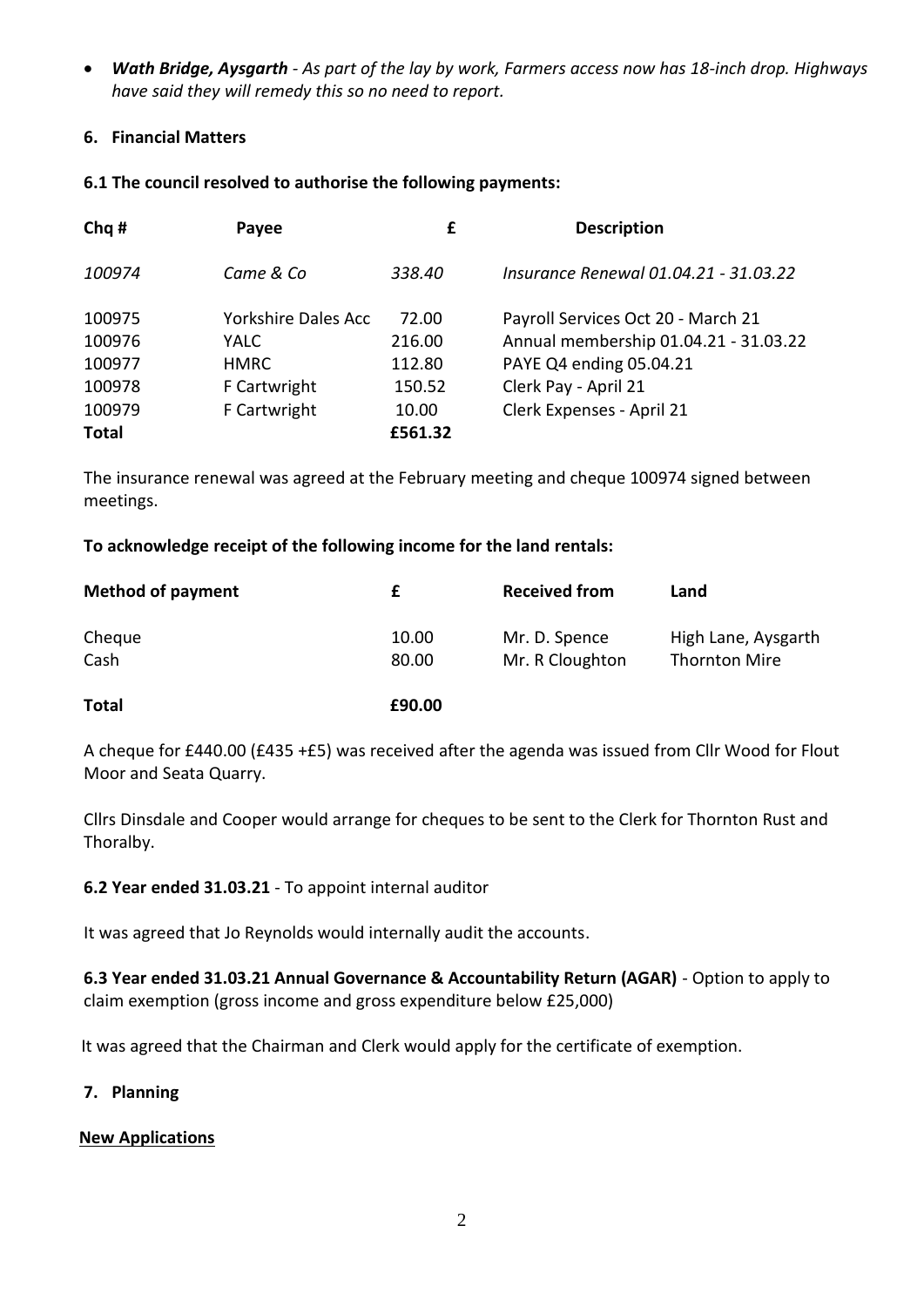**R/58/78A/LB at Holmeside House, Thoralby, Leyburn, DL8 3SZ** - Listed building consent for replacement of first floor and ground floor windows to front elevation and replacement of 1 no. external door to rear elevation - **The Parish Council had no comment to make.**

**R/58/58C - Spickles Farm, Eshington Lane, West Burton, DL8 3BD** - full planning permission for conversion of barn and store into a single dwelling for an agricultural worker and installation of sewage treatment plant - **The Parish Council had no comment to make.**

The Clerk advised that the following updates had been received from the YDNPA (which had been pending update on the agenda)

## **Granted/Approved/Approved Conditionally**

**R/53/32 at Big Laithe, Bishopdale** - full planning permission for conversion of barn to create 1 No. dwelling with associated parking and curtilage works and installation of package treatment packs - **Approved pending Section 106**

**R/53/27F at Land west of Kidstones Gill Bridge, Bishopdale** - Section 73 application to vary/remove conditions 1, 2, 3, 4, 7, 8 & 9 of R/53/27 (full planning permission for creation of access gateway, upgrade of access track and erection of replacement agricultural building (part retrospective)) - **Approved**

**R/51/54M at Birkbeck House, Aysgarth, DL8 35R** - full planning permission for conversion of existing two bedroom "live/work" unit into three-bedroom holiday let - **Approved pending Section 106**

**R/51/54N/LB at Birkbeck House, Aysgarth, DL8 35R** - listed building consent for conversion of existing two bedroom "live/work" unit into three-bedroom holiday let - **Granted**

**R/58/12R at Town Head Farm, Thoralby, DL8 3SU -** full planning permission for erection of agricultural building - **Granted**

**R/58/95 at Bishop Fold, Westfield Lane, Thoralby, DL8 3SU** - householder planning permission for demolition of conservatory and erection of garden room to south elevation (amended plans) - **Approved**

**R/57/5Y/LB at Turn Syke Barn, Newbiggin, DL8 3TD** - listed building consent to retain the external boiler which has been installed to the rear elevation - **Granted**

**R/57/5Z/LB at Turn Syke Barn, Newbiggin, Bishopdale, DL8 3TD** - Listed Building consent re-roofing and roof insulation - **Granted**

**R/58/55B/OH Thoralby Village** - Reg 5 The Overhead Lines (Exemption) Regulations 2009 to replace 16 No. low voltage wooden support poles and renew stay rods, stay wires and service conductors where required - **No objections**

## **Pending Update**

**R/59/50C at Hardbanks Barn, Thornton Rust, DL8 3AS** - full planning permission for widening of pedestrian access track, extension of an existing stone flagged area, installation of external safety lights and submission of a stone wall with a hedge (retrospective)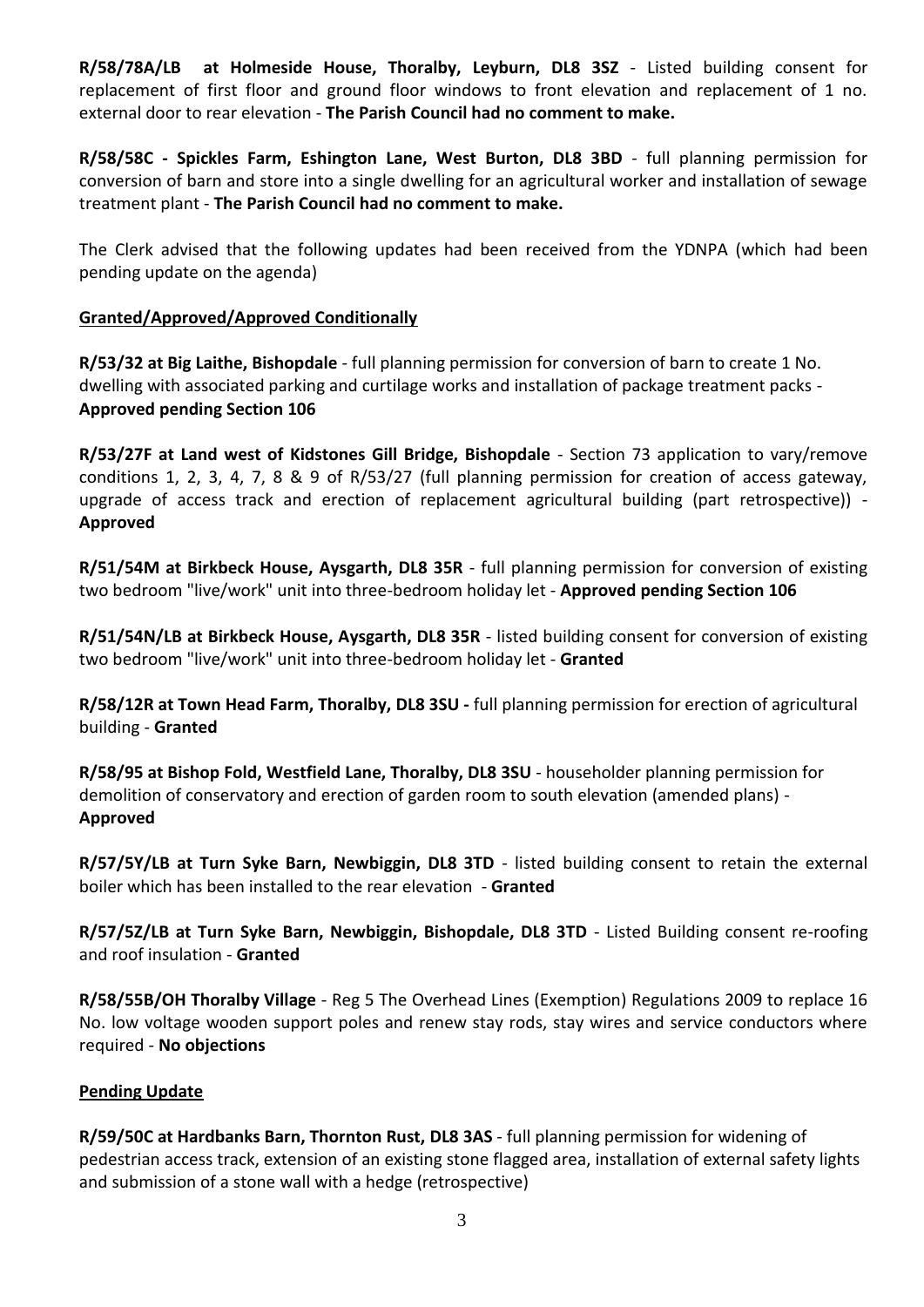**R/59/54 at High Meadow (formerly Brookside Barn), Thornton Rust, DL8 3AW** - full planning permission for reoccupation of a former dwelling and installation of package treatment plant

## **Other Planning**

Howsyke - Cllr Dinsdale had tried to make contact with Richard at YDNPA. Action - Cllr Dinsdale to follow up with an e mail. Clerk to ask for an update from Cllr Peacock.

## **8. Thoralby Moss & Thornton Mire (Standing Item)**

**Grazing Agreement for Thoralby Moss** - The Clerk updated the meeting on the e mail received from George F White dated 23.03.21 (circulated) who will provide the historical agreement. Cllr Dinsdale had been contacted by Mr Fawcett who expressed interest in the agreement being renewed. Action - Clerk to circulate historical agreement to the Parish Council once received.

## **9. Ownership of Land/Rights of Way (Standing Item)**

## **10. Natural England Higher Level Stewardship (HLS) agreement expires in 2021.**

Cllr Dinsdale advised that no further update had been received (the agreement would roll over in 2021 pending the new scheme being introduced).

## **11. Rock Garden, Aysgarth - Risk Assessment (Circulated)**

The Clerk updated the meeting and read out the Risk Assessment which she had carried out with Cllr Dinsdale. The Risk Assessment was approved by the Parish Council. Action - Cllr Dinsdale to arrange stake signage to make visitors aware of low stone lintels. Electrician to be contacted to arrange Fixed Wire Test. New padlocks to be installed on the power points. Clerk to update the Risk Assessment.

## **12. Kennel Fields, Thornton (Circulated) - Report from The Kennel Field Trust (KFT) and Feedback from Parish Council Insurers**

The Clerk summarised the e mails received from the insurers (circulated) dated 02.02.21 and 04.03.21.

- 02.02.21 '…In terms of Public Liability Insurance the Policy we arrange will provide cover automatically should the Parish Council either assume ownership or, under the terms of a lease agreement, be made responsible for maintaining the field and property on it…'
- 04.03.21 '…The cost to insure the Barn and the Mash House against loss or damage for sums insured of £57,000 and £16,000 respectively plus bench for £377 would increase the Parish Council annual premium by £278.53 inc IPT….' The current Parish Council insurance is £338.40.

The Clerk had received a number of e mails from Councillors suggesting that if the Parish Council did lease the Kennel Field it should provide insurance for Public Liability only at no extra cost to the Parish Council (not insure the assets).

Parish Councillors reviewed the Report from the KFT dated 11.02.21. The Clerk raised the following points/queries: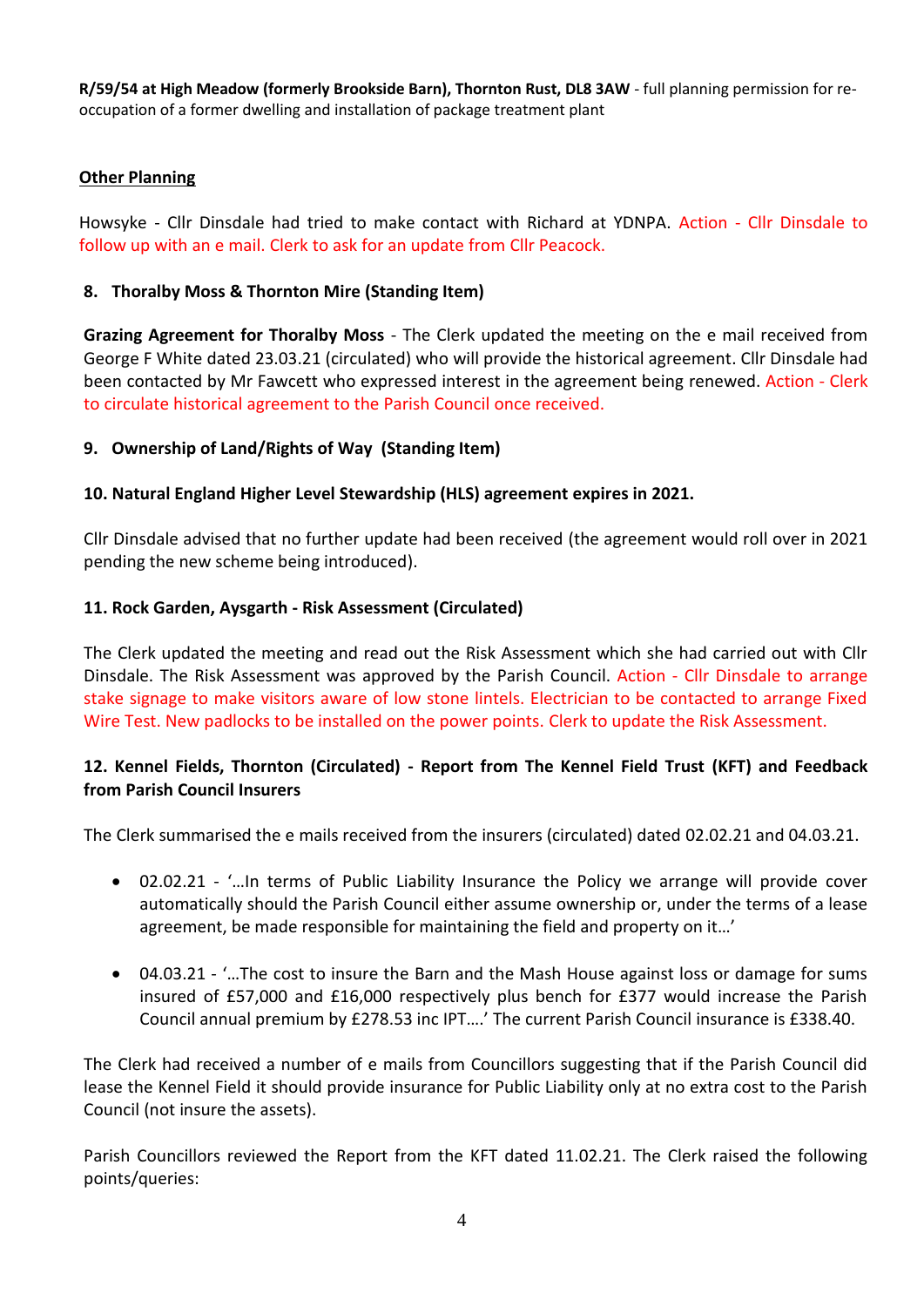- The KFT should provide the Parish Council with a copy of the Yorkshire Dales Millennium Trust (YDMT) 25-year Maintenance Agreement dated 1999 as if the Parish Council leases the Kennel Field it will need to covenant to the YDMT that it will be bound by the terms of the agreement including the requirement to have suitable insurance. The Clerk queried the definition of 'suitable' given discussion re Public Liability or Assets and Public Liability. The KFT currently insure the field and the buildings.
- A discussion took place as to whether the Parish Council was being asked to lease the Field or the Field and the Buildings.
- The nominal rental figure would need to be agreed.
- The Clerk queried whether there would be any ongoing costs which would be the responsibility of the Parish Council. Cllr Dinsdale confirmed that there are no ongoing costs and in the event of maintenance costs the KFT would arrange grants.
- The Clerk queried whether the KFT would be covering the legal costs of the Parish Council in addition to their legal costs. Cllr Dinsdale confirmed that the KFT would cover the costs of the Parish Council.
- The Clerk queried whether all administration work e.g. bank account, accounts, rental of field for grazing, liaison with Charity Commission, etc. would be carried out by the KFT. Cllr Dinsdale confirmed that no administration work would be required of the Parish Council Clerk.

Cllr Dinsdale, Cllr Freer and Pip Pointon were all in agreement that a meeting of the KFT needed to be held to clarify the above points.

A decision regarding whether to lease the Kennel Field would be taken once clarification had been received.

# **13. Brookside, Thornton Rust - permission requested to have a professionally laid gravel track over the western edge of the Green between the road and the boundary of Brookside (garage and gate area) bordering the Beck**

The Parish Council had received feedback from YALC as circulated. Cllrs Dinsdale and Freer had visited the owner. It was agreed that owner would provide some detailed proposals to the Parish Council for consideration.

## **14. Renewal of Annual Lease to Yorkshire Wildlife Trust re Seata Quarry, Aysgarth (Agreement dated 2009 circulated)**

The Parish Council resolved to renew the annual lease for a period of 10 years at a rent of £10 per annum. Action - Clerk to arrange the paperwork.

## **15. Correspondence (Circulated)**

The Parish Council noted the following correspondence:

- **E mail dated 21.02.21 from NYCC re local government re-organisation**
- **E mail dated 22.02.21 from FareShare re Food Bank** Cllr Windle had received an apology e-mail
- **E mail dated 06.03.21 from Midville, Aysgarth requesting permission for erection of temporary scaffolding on village green near stocks on west end gable, for roofing works -** The Parish Council had no objections providing any damage was made good at Midville's cost.
- **E mail dated 15.03.21 from RDC re Police, Fire & Crime Commissioner Notice of Election**